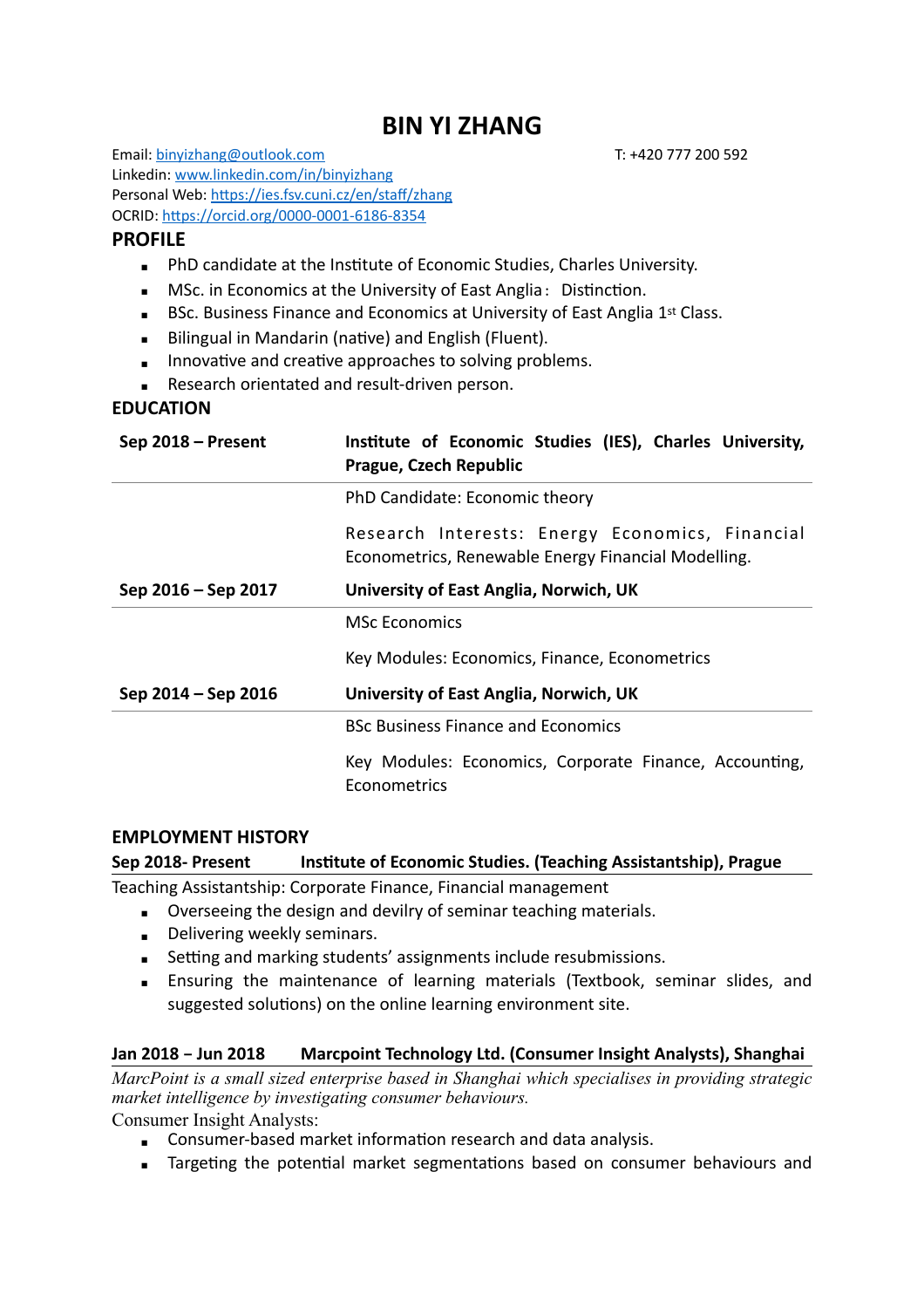product characteristics.

- Customising solutions and supersessions for market promotions to enhance clients' strategic marketing development and market competitiveness in Chinese Market.
- **EXECUSTER STRATE IS CUSTER** Customising marketing strategies and communication methods to assist clients in achieving its business objective effectively.
- **EXECUTE:** General data analysis based on SQL server and Python.

### **Jun 2016 – July 2017 4C Offshore Ltd (Market analysts), Lowestoft, UK**

*4c offshore limited is a small firm which specialises in the offshore wind industry.*  Market Analyst

- **EXECTED** Fundamental market research about Chinese renewable energy market
- **EXECTS Responsible for building long term customer relationships via telephone** communications and E-mail.
- **E** Estimating the industrial growth of Chinese offshore wind power based on given private databases.
- Document preparations for updating industrial report about Chinese offshore wind farm market.
- IBM Note and Microsoft Access Data Entry

# **Jun 2016 – Dec 2016 University of East Anglia (Research Assistant), Norwich, UK**

Research Assistant.

- Assigned to do data-preparations regarding the research acquires.
- **EXTER** Arranging a large-scale of data cleaning and empirical analysis by applying time series econometric technics.
- **Excel and Stata for data analysis.**

### **Jun 2015 – Aug 2015 University of East Anglia (Summer Intern), Norwich, UK**

Summer Internship

- Providing research project leader with quantified Excel formatted verbal information in accordance with a given set of guidance.
- **EXECT** Utilising problem-solving skills to deal with my daily tasks more effectively and accurately. Positive feedback received from my project due to high level of accuracy.
- **Enhancing time management skills to become a more productive employee. All tasks** were completed efficiently and submitted work in two days before the deadline.

### **Research activities:**

2019-2021: GAUK (862119) Renewable Energy Financial Modelling, Prague. Received funding support from the Charles University Grant Agency for doing research with respect to the Chinese renewable energy financial modelling.

### **Publications:**

- Janda, K., Kristoufek, L. and Zhang, B., (2022). Return and volatility spillovers between Chinese and US clean energy related stocks. Energy Economics, p.105911.
- **Example 2018** Janda K., Zhang B. (2020). "The impact of renewable energy and technology innovation on Chinese carbon dioxide emissions". FFA Working Paper 3/2020, FFA, University of Economics, Prague.
- **B** Janda K., Zhang B. (2019): "Renewable Energy Financial Modelling: A China Case